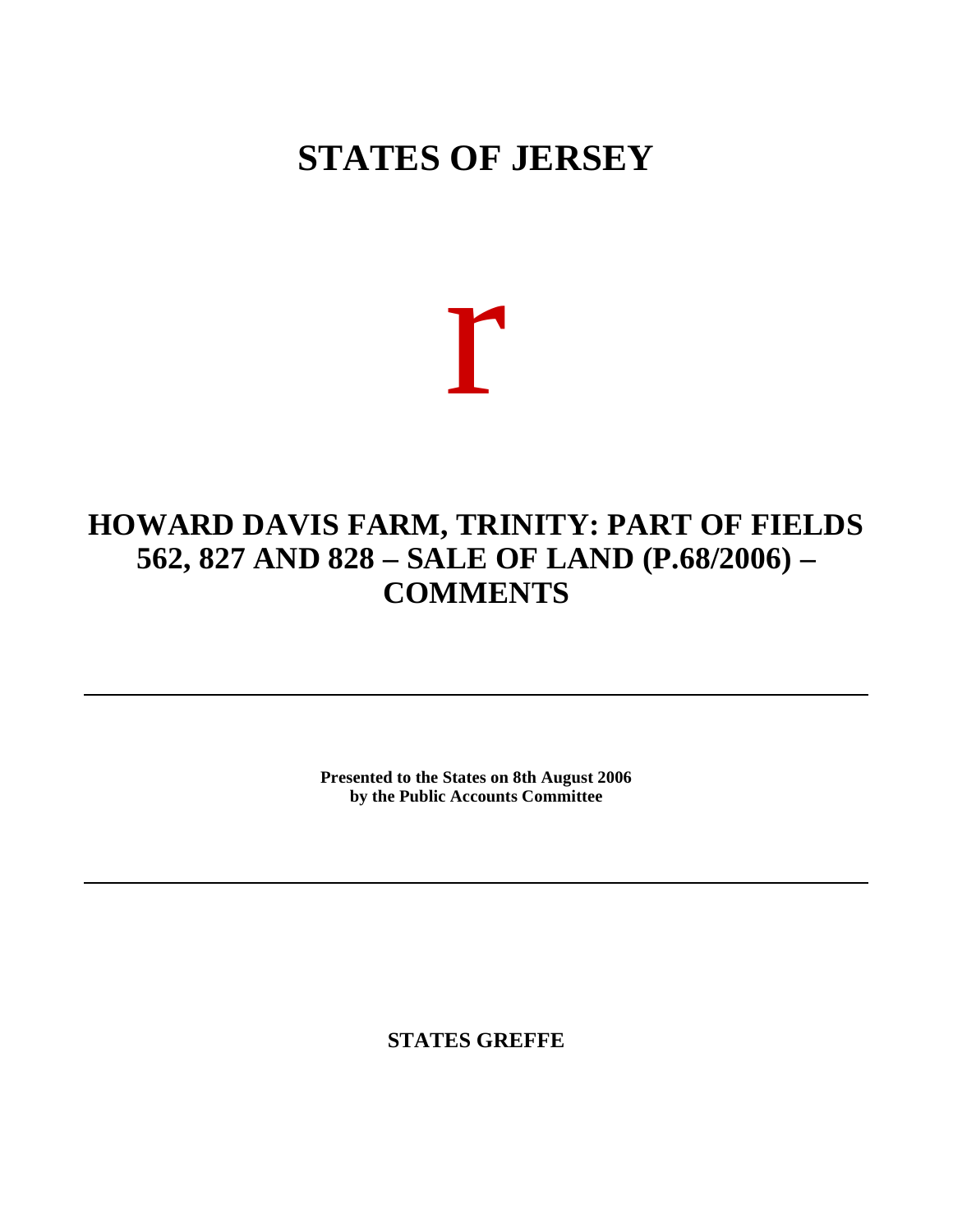#### **COMMENTS**

#### **Introduction**

This proposition was lodged on 5th June 2006, and subsequently the States decided to refer the matter to the Public Accounts Committee (PAC) for consideration.

The Chairman and Vice-Chairman of the PAC, in conjunction with other States members, considered the projet and were concerned about the valuation of the Howard Davis Farm site. It was not clear that best value for money was being achieved for the Public.

Accordingly, the Chairman and Vice-Chairman brought draft terms of reference to the Public Accounts Committee at its meeting of 3rd July 2006, and these were considered and approved.

#### **Terms of reference**

The terms of reference of the Public Accounts Committee were to –

- 1. Determine whether the valuation of £750,000 for 7.5 vergées of land in an area designated as a"built up" area in the 2002 Island plan reflects current market value.
- 2. Consider the method used to determine the value.
- 3. Consider the cost implications involved including the relocation of the Animal Crematorium and the existing glasshouse.
- 4. Consider all other cost implications for the States of Jersey involved in the transaction including legal fees, etc.
- 5. Consider the conditions attached to the Contract of Sale including the option of re-purchasing the land at market value.
- 6. Determine overall return to the States.

#### **Conclusions**

- The PAC supports the dairy industry, and recognises that it is essential to Jersey's cultural heritage. It recognises the need for the dairy to become more efficient and that significant efficiencies have already been made in a dairy industry that will never truly have an economy of scale.
- The PAC considers that if assistance needs to be provided to the dairy industry, it should be in a regulated, open format. It should not be in the form of preferential site provision.

#### **Conclusions – Valuation**

- Very few large commercial sites become available for sale and therefore one would expect to achieve an enhanced value for the site.
- No Open Market Valuations have been made and. no explanation has been given as to why the value differs so greatly from estimates for the Five Oaks site on a pro rata basis quoted in the minutes of the Economic Development Committee dated 2nd March 2004.
- The valuation is solely based on part of the site being used for a new Dairy and no comparison has been made with the other identified alternative uses.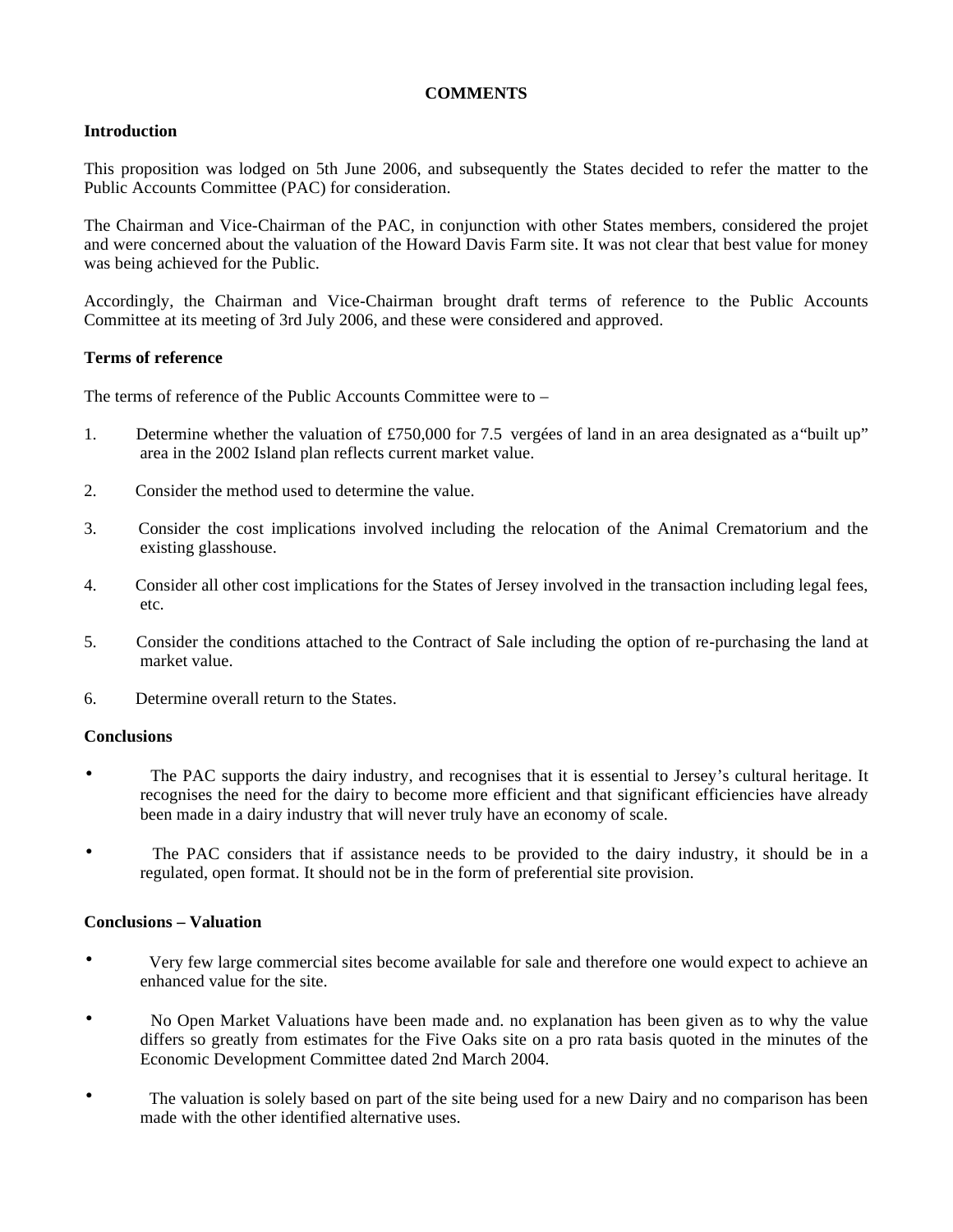• No detailed analysis has been carried out on the effects that the sale will have on the value of the remaining property at Howard Davis Farm.

### **Conclusions – Transaction**

- No explanation is given as to why this will be a private treaty transaction.
- No specific restrictions or covenants will be placed on the land.
- There is a lack of clarity as to the responsibility for the Pet Crematorium relocation costs.

#### **Conclusions – Contract of Sale**

- Repurchase options need further clarification.
- There is no clear definition of "market value" in the discussion of the repurchase terms in the projet.
- If it is the intention of the States to sell the land at less than open market value, there should be a provision to allow the Public to repurchase the land at a value indexed-linked to the sale price.

#### **Conclusions – Return to the States**

• Little importance has been attributed to the calculation of the overall return to the States, as the return is to the proposed Howard Davis Trust fund. However the PAC considers that this should be reviewed as the States might be considered to be 'constructive trustees'.

#### **Key findings and questions raised by terms of reference**

#### **1. TO DETERMINE WHETHER THE VALUATION OF £750,000 FOR 7.5 VERGÉES OF LAND IN AN AREA DESIGNATED AS A "BUILT UP" AREA IN THE 2002 ISLAND PLAN REFLECTS CURRENT MARKET VALUE**

Property Holdings have valued the site on the assumptions that –

- Three acceptable uses were possible: warehousing, light industrial, and Category B residential. The Property Holdings Department has noted that it would not be possible use this site for residential development at the current time, although this is by no means a situation that will continue indefinitely.
- The covenant on the land will be lifted.
- No restrictions or covenants would be placed on the site.
- The site to be sold measures 121,500 sq.ft. with a further 21,000 sq.ft. allowed for a new access road across countryside zoned. The valuation does not account for the 21,000 sq.ft. off access, however it is difficult to see how this site could have been developed without this access being provided, given the considerations of the Planning Department The PAC is aware of considerable sums that have been paid in order to secure access in certain other developments.
- Planning Permission was granted to Jersey Dairy on the 25th May 2006 and allows for a retail and visitor element on the site.

Although the land for the new access road will be included in the transaction, the existing access road to RJA&HS will remain in Public ownership.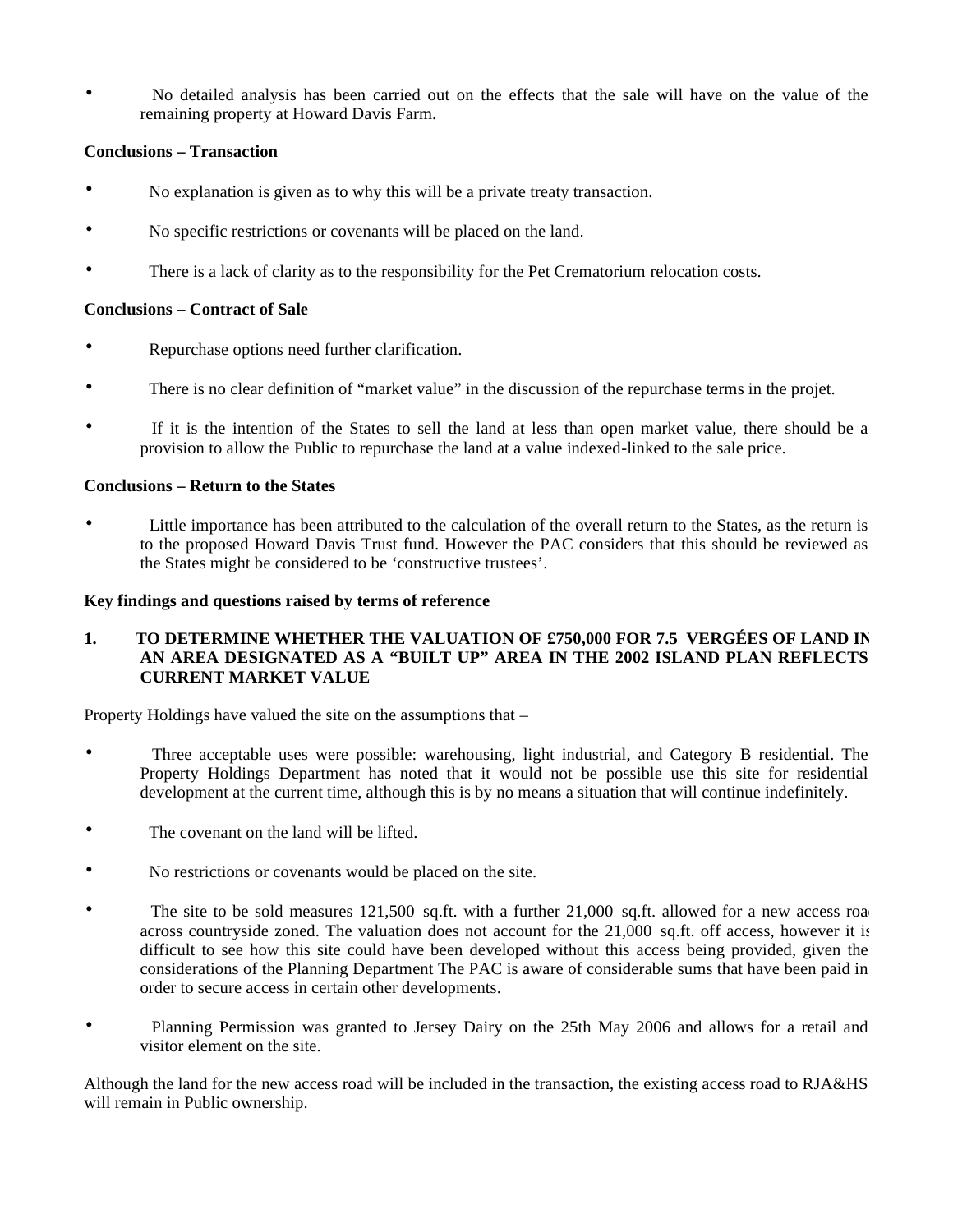It is stated in the projet that the valuation is at market rates, but the price negotiations indicated that the Jersey Dairy should be willing to pay over the valuation as the Public was prepared to consider entering into a private treaty with the JMMB rather than offering the property on the open market. This raises the question of whether this represents a true 'arms-length' transaction.

The Property Holding Department has responded to this suggestion, stating that –

 *"Unfortunately there is an error in the Report to P68 in the pre-penultimate paragraph it is stated that the purchase is 'at a fair but fully commercial open market value ...' It should read 'at a fair and proper price' ".*

No comparisons have been made with the JMMB site at Five Oaks which the Economic Development Committee had estimated in 2004 at an 'existing use' value of £5.1 million, and a value if sold for housing of up to£8 million  $\mathbb{H}$ . The Five Oaks site is approximately twice the size of the Howard Davis Farm site.

The PAC is concerned that –

- No attempt has been made to assess the open market value of the land.
- There are no valuations of the land for the other uses defined.
- No explanation is given as to why this will be a private treaty transaction.
- No restrictions or covenants will be placed on the land.
- Insufficient account has been taken of the JMMB being a 'special purchaser', although it has been treated as such.

# **2. CONSIDER METHOD USED TO DETERMINE THE VALUE**

The cost of the land has been assessed by the residual value method of calculation. This requires the calculation of the rental value of the completed development, capitalising the rental to establish the gross development value at that rental income, and then subtracting the building development costs.

This particular method is the "land residual" method of valuation. This technique "is used to check on the reasonableness of an asking price for a plot that is the contemplated site for a new income producing building".<sup>[2]</sup> Furthermore, "the appraiser re-enacts the thinking of the builder<sup>[3]</sup>". The reference and the Red Book<sup>[4]</sup>() both state that this method is sensitive to the assumptions made. For example, it is possible that, since this is a low risk transaction, the capitalisation rate should reflect this.

According to the rules of the Royal Institution of Chartered Surveyors (RICS) in their 'Red Book', (which determines rules for standard valuation methods) –

*'The estimated amount for which a property should exchange on the date of valuation between a willing buyer and a willing seller in an arm's-length transaction after proper marketing wherein the parties had each acted knowledgeably, prudently and without compulsion[5] .'*

According to the Red Book rules, the willing seller is –

*'motivated to sell the property at market terms for the best price attainable in the (open) market after proper marketing, whatever that price may be. The factual circumstances of the actual property owner are not a part of this consideration because the 'willing seller' is a hypothetical owner[6] .'*

And 'proper marketing' means that –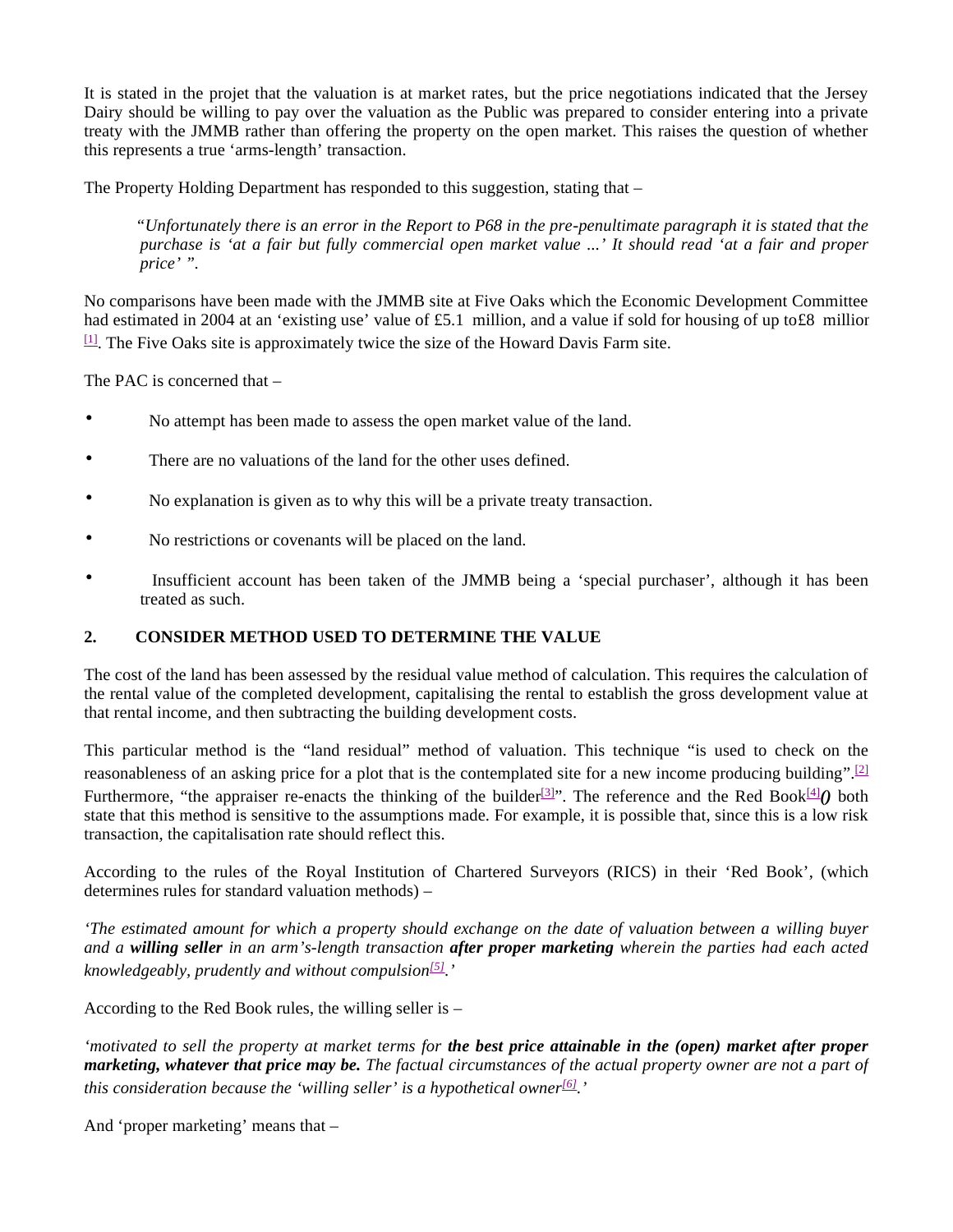*'the property would be exposed to the market in the most appropriate manner to effect its disposal at the best price reasonably obtainable in accordance with the Market Value definition. The length of exposure time may vary with market conditions, but must be sufficient to allow the property to be brought to the attention of an adequate number of potential purchasers. The exposure period occurs prior to the valuation date[7] .'*

This contrasts with a 'forced sale', about which the Red Book says –

*The fact that a sale is 'forced' means that the vendor is subject to external legal or commercial factors, and therefore the time constraint is not merely a preference of the vendor… Any relationship between the price achievable on a forced sale and the Market Value is coincidental; it is not a valuation that can be determined in advance[8] .*

The Red Book also states that " . *the actual use of the property may be so special that it may prove impossible to categorize it in general market terms. In such cases the land should be valued, assuming the benefit of planning permission for development for a use, or a range of uses, prevailing in the vicinity of the actual site.*"

The PAC considers that the fact that the site has at no point been exposed to the market indicates that the States has not sought full open market value. Furthermore, as market exposure is a condition of being a willing seller, and the valuation assumes that the Public is such a seller, the underlying assumptions on which the valuation has been made could be questioned.

Although in this case the Public is selling by private treaty, other options appear not to have been explored. The PAC has seen no evidence that any attempt had been made to get an open market valuation for this site. It considers that it would be prudent for this to be the case whatever the transaction.

The PAC has the following concerns –

- The use of a private treaty suggests that this is not an arms-length transaction.
- The PAC has received no evidence that sensitivity analysis has been applied to the calculations
- The States has not sought open market valuations.
- No valuations have been calculated for the alternative uses of the site.
- No account has been taken of the fact that the sale of the land represents a significant reduction in the amount of land attached to Howard Davis Farm, which may have a detrimental effect on the value of that property.

#### **3. CONSIDER THE COST IMPLICATIONS INVOLVED INCLUDING THE RELOCATION OF THE ANIMAL CREMATORIUM AND THE EXISTING GLASSHOUSE**

The development will require the relocation or removal of –

- 3 glasshouses of an area totalling approximately 19,482 ft.<sup>2</sup>
- 4 polytunnels of an area totalling approximately 20,559 ft.<sup>2</sup>
- A storage shed of an area totalling approximately 4,736 ft?, housing a computer control unit, refrigerated cooler rooms, standby electricity generator, two oil fired greenhouse boilers and other ancillary equipment. All equipment is in good working order.
- A water storage reservoir.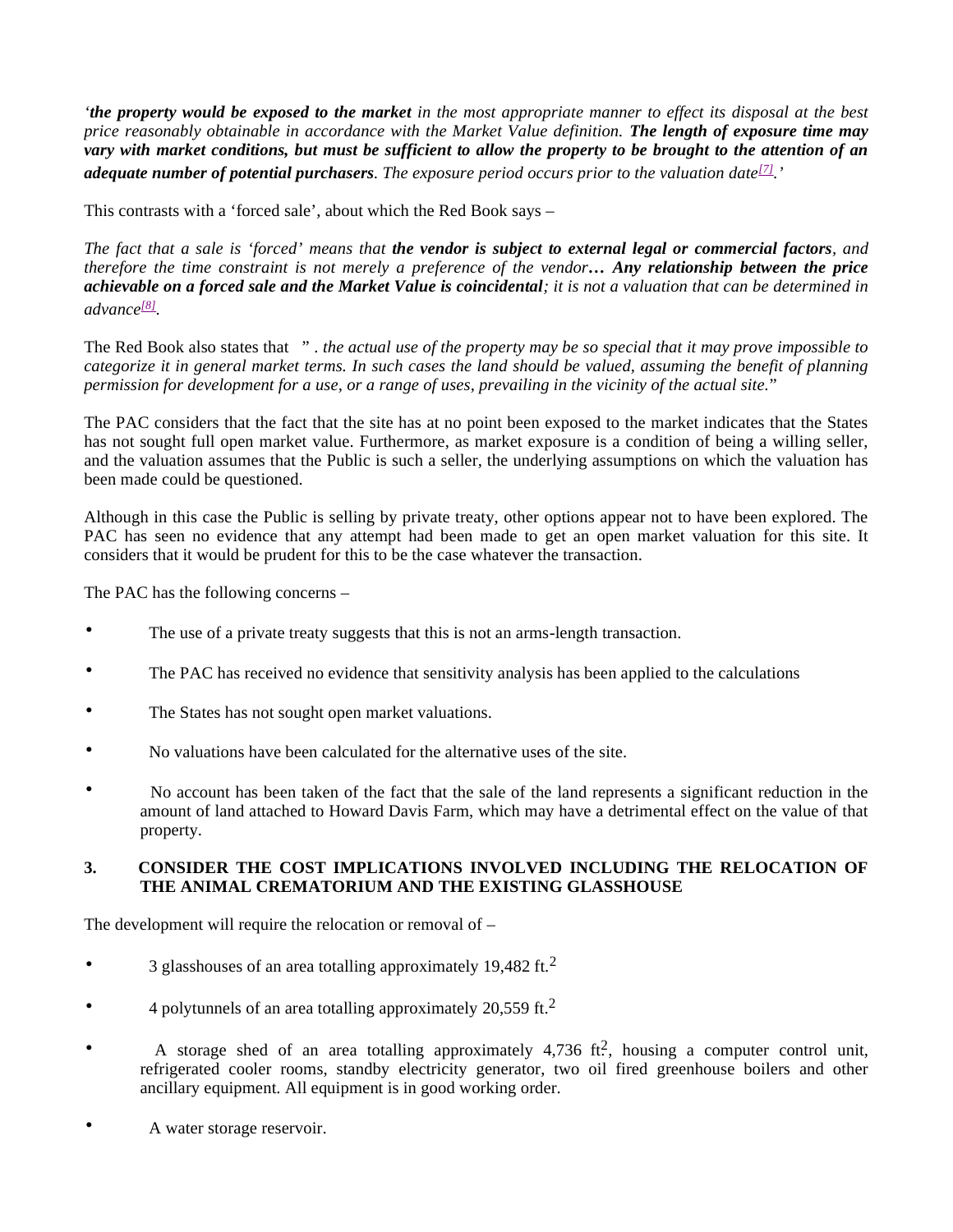- Associated ancillary facilities for all of the above.
- The Pet Crematorium, owned by the JSPCA.

The details of who is to fund the relocation of these items is not clear in the projet, and the PAC is aware of conflicting understandings between parties as to those details.

The computer control unit and boiler referred to above are central to the ventilation control and heating of glasshouses sited at Howard Davis Farm including the glass house complex that is not situated on the land to be sold and which will remain in public ownership. Although it is suggested that there is no current call for these facilities, the PAC is concerned that future uses have not been considered. There is no clear costing for the re-use and/or sale of equipment.

The valuation states that the valuers "have not carried out a structural survey of the property, nor tested any services or other plant of machinery." Representatives of the PAC have visited the site and question the statement that "the facilities are ageing". There is also a question as to why the facilities are presently underused, particularly in view of the various policies adopted by the States, but these are not within the remit of the PAC. The PAC notes that Property Holdings is of the opinion that there is no need for a structural survey.

There are cost implications to the JSPCA inherent in this relocation, as the pet crematorium provides that organisation with an income stream of approximately £70,000 per year. The JSPCA has not indicated that it is satisfied with the options for relocation discussed so far. The Property Holdings Department have been advised by the Transport and Technical Services Department that the pet crematorium is obsolete. This is refuted by the JSPCA, who have stated that the equipment therein has been recently updated at considerable cost.

There is no current formal agreement between the JSPCA and the States in respect of the pet crematorium. There are cost implications inherent in the relocation. Whilst not central to the report, the PAC considers that this lack of formal agreement raises issues that Property Holdings will no doubt wish to investigate.

The PAC is concerned that –

- Funding of the pet crematorium relocation requires clarification, and alternative provision must be made.
- The facilities to be demolished are of a serviceable standard.
- A number of costs remain unquantifiable, including the relocation of an area of glasshouses used by the Philip Mourant Centre, the relocation of facilities including the pump house, boiler room and diesel tank, and the rerouting, replacement or relocation of any and all existing services the run through the proposed dairy site.

The PAC understands that, apart from the pet crematorium, the responsibility for removal and relocation costs rests with the dairy. However, as the price for the site is the residual value after deduction of the amount that it will cost to construct the new dairy, and the construction process necessitates the removal of these items, the public has effectively lowered the price of the site by the amount that the dairy will be expending to relocate these items. This places the burden of relocation firmly on the States.

The specific pet incinerator costs to be met by the public will be deducted from the sale proceeds.

#### **4. CONSIDER ALL OTHER COST IMPLICATIONS FOR THE STATES OF JERSEY INVOLVED IN THE TRANSACTION INCLUDING LEGAL FEES ETC.**

The PAC notes that the legal advice costs are all in house, and therefore cannot be quantified separately.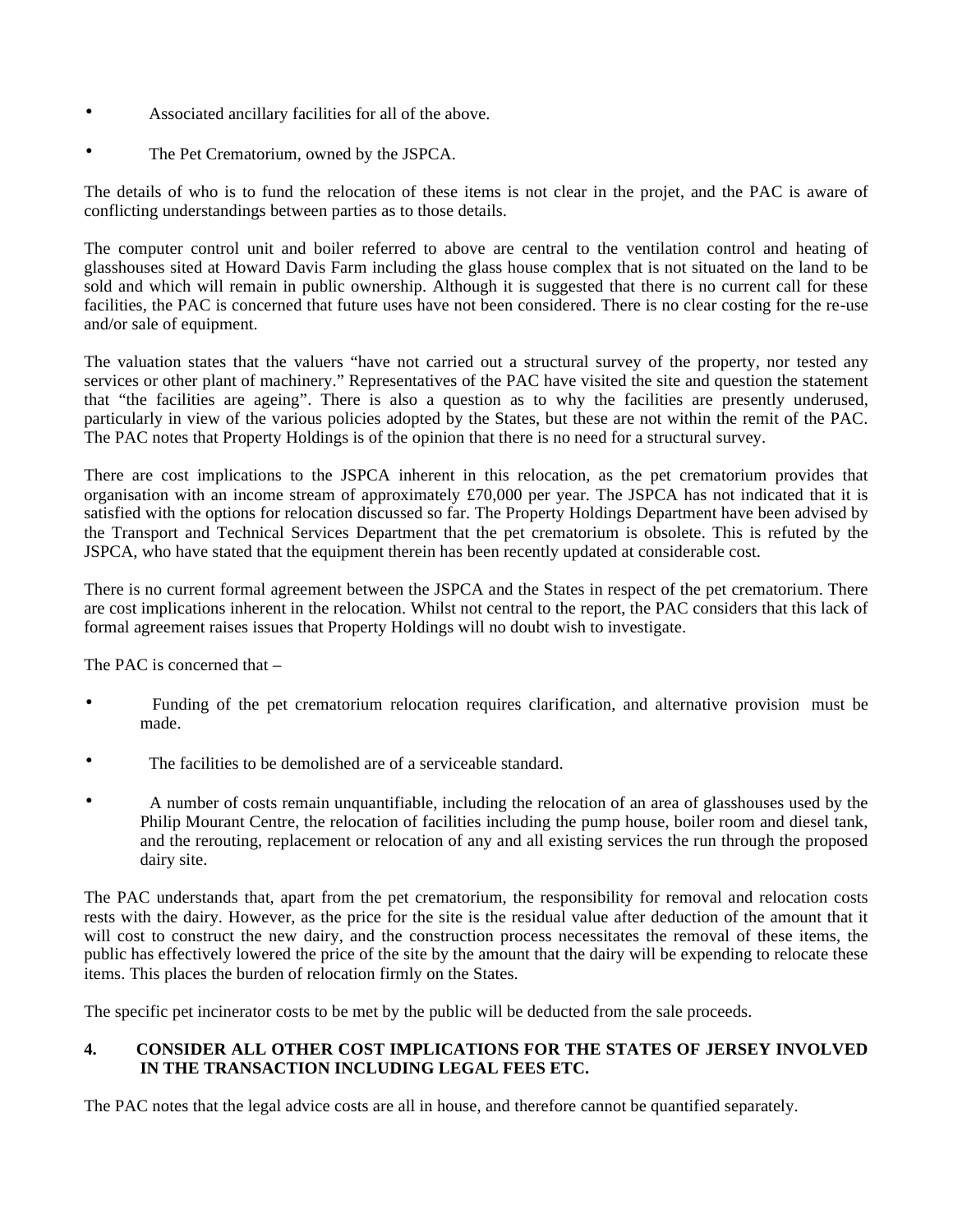The PAC considers the following areas to be of concern in respect of possible costs –

- The effect that this sale will have on the value of the remaining site.
- The internal costs of funding a legal challenge to the removal of the covenant are unknown.

# **5. CONSIDER THE CONDITIONS ATTACHED TO THE CONTRACT OF SALE INCLUDING THE OPTION OF RE-PURCHASING THE LAND AT MARKET VALUE**

The report to the projet refers to a possible future repurchase of the site by the Public at 'market value', the exact definition of which is not clearly defined. The Public is being asked to sell the site at residual value, and will have an option to repurchase only at an undefined market value.

The value of building land can be affected by conditions included in the Contract of Sale. This is dependant on eventual planning permission and on future opportunities to maximise the potential of the site. The PAC currently has had no opportunity to look at the contract of sale and therefore finds it difficult to comment. However it should be noted that this site is in a designated built up area and therefore it is conceivable that the future use could include some form of residential development.

The PAC is concerned that while the JMMB's current Five Oaks site is has been valued by the Economic Development Committee in 2004 at an 'existing use' value of £5.1 million, and a value of sold for housing of up to £8 million<sup>[9]</sup>.

In the future, the JMMB may seek to sell the site for whatever reason. The Public would be in a position of 'first refusal', and could purchase the site at market value. Any increase of value in the site, when realised by the sale, would thereby accrue to the JMMB whether the States repurchased the land or not. The PAC considers that if it is the intention of the States to sell the land at less than open market value, it would be preferable to include in the contract of sale a provision to allow the Public to repurchase the land at a value indexed-linked to the sale price.

The PAC has noted that the contract of sale is not available to be studied. It is of the opinion that this conditions contained within this document will be of the utmost importance in respect of the sale value and repurchase price and that a draft should be prepared for the States to consider.

The PAC is concerned that –

- There is no clear definition of "market value" in the discussion of the repurchase terms in the projet.
- If it is the intention of the States to sell the land at less than open market value, then there should be a provision to allow the Public to repurchase the land at a value indexed-linked to the sale price.

# **6. DETERMINE OVERALL RETURN TO THE STATES**

The PAC has been unable to determine the overall return as some of the costs related to the sale are unquantified. It is suggested that this exercise is carried out and that the overall benefit/return to the States is stated in any revised proposition.

The Property Holdings Department attributes little importance to this, as the return is to the proposed Howard Davis Trust fund. However the PAC considers that this is even more important as the States might be considered to be 'constructive trustees'.

# **7. EVIDENCE AND METHODOLOGY**

This was a strictly time-limited review, and so no public hearings were held. Evidence was gathered from files and from submissions and interviews with stakeholders.